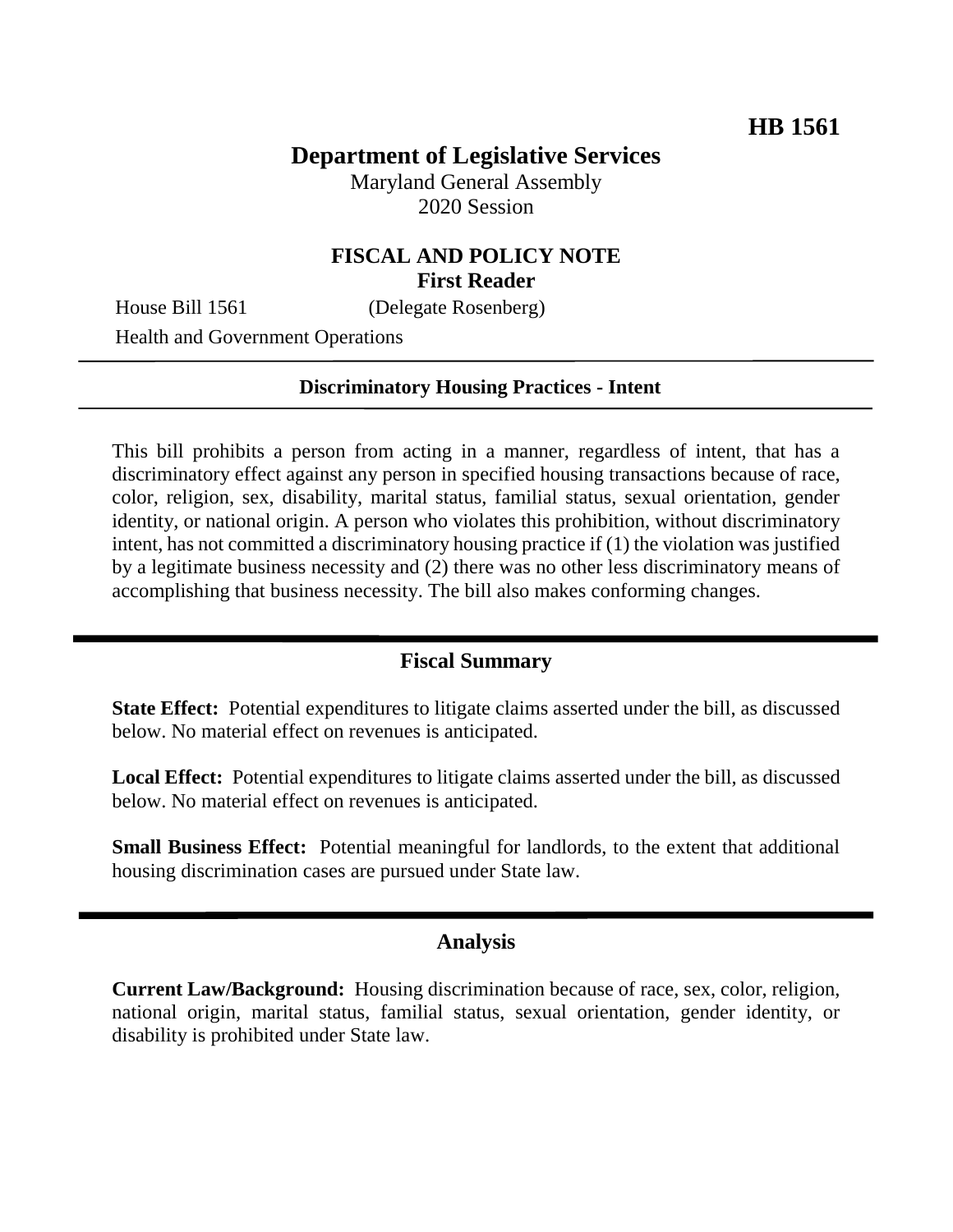A person claiming to have been injured by a discriminatory housing practice may file a complaint with the Maryland Commission on Civil Rights (MCCR) or file a civil action in circuit court. If an administrative law judge (ALJ) finds that the respondent has engaged in a discriminatory housing practice, the ALJ may order appropriate relief, including actual damages and injunctive or other relief, and may assess a civil penalty against the respondent. A court may award actual or punitive damages, grant injunctive relief, and allow reasonable attorney's fees and costs.

Housing discrimination because of race, sex, color, religion, sex, disability, familial status, or national origin is prohibited under the federal Fair Housing Act. The U.S. Department of Housing and Urban Development (HUD) has long interpreted the Act to create liability for practices with an unjustified discriminatory effect, even if the practices were not motivated by such intent (disparate impact). As noted in the bill's preamble, a proposed federal rule would alter the standards by which the burden of proof in disparate impact cases is allocated. Attorneys General in 22 states, including Maryland, have submitted comments to HUD opposing the proposed rule change.

Currently, to make a disparate impact claim under the Fair Housing Act, the party making the accusation of discrimination has to prove that a policy is causing a discriminatory effect, even if the policy is facially neutral. The burden of proof shifts to the defendant, who must prove that the policy is necessary for legitimate, nondiscriminatory results. If the defendant is able to prove those elements, the plaintiff must then prove that the defendant's interests could be achieved with a policy or practice that is less discriminatory.

Under the proposed rule, this burden-shifting framework is altered such that a *plaintiff* must prove

- that the challenged policy or practice is arbitrary, artificial, and unnecessary to achieve a valid interest or legitimate objective;
- that there is a robust causal link between the challenged policy or practice and a disparate impact on members of a protected class that shows the specific practice is the direct cause of the discriminatory effect;
- that the alleged disparity caused by the policy or practice has an adverse effect on members of a protected class;
- that the alleged disparity caused by the policy or practice is significant; and
- that there is a direct link between the disparate impact and the complainings party's alleged injury.

According to its most recent annual report, housing discrimination complaints accounted for 10% of the total complaints received in fiscal 2019. MCCR typically receives fewer than 100 housing discrimination complaints annually.

HB 1561/ Page 2